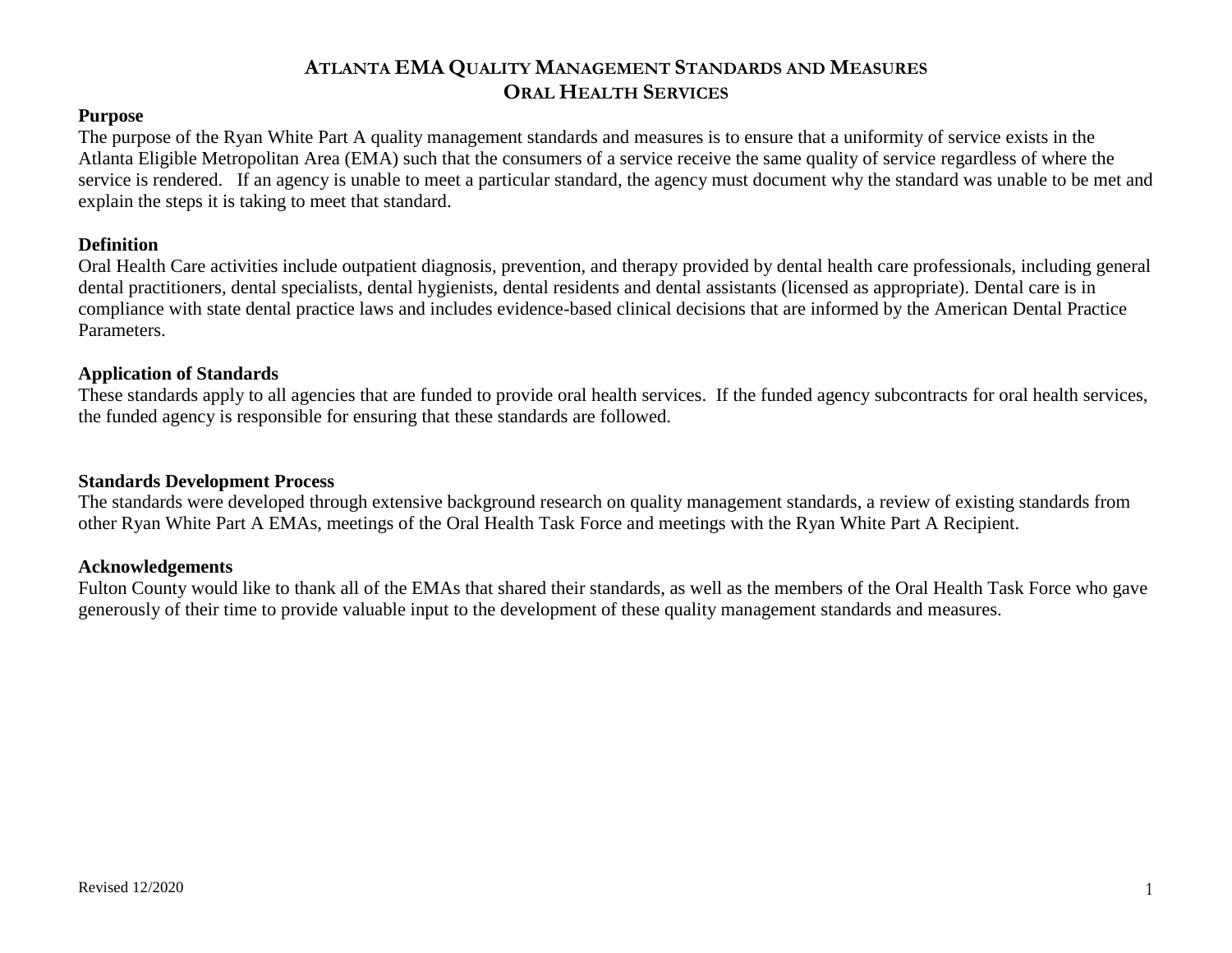## **ATLANTA EMA QUALITY MANAGEMENT STANDARDS AND MEASURES ORAL HEALTH**

| <b>Policies and Procedures</b>                                               |                                                                      |
|------------------------------------------------------------------------------|----------------------------------------------------------------------|
| <b>Standard</b>                                                              | <b>Measure</b>                                                       |
| A. Agency must have policies and procedures in place that address            | Policy and procedure manual                                          |
| confidentiality (HIPAA), grievance procedures and supervision                | Grievance procedure posted in visible location                       |
| requirements per federal and state law and local regulations.                |                                                                      |
| B. Agency has eligibility requirements for services in written form. This is | Policy on file<br>$\bullet$                                          |
| inclusive of:                                                                |                                                                      |
| $\checkmark$ Clients rights and responsibilities                             |                                                                      |
| $\checkmark$ Release of information/confidentiality                          |                                                                      |
| $\checkmark$ Eligibility for services                                        |                                                                      |
| C. Agency is licensed and/or accredited by the appropriate city/county/      | Current licensure on file from appropriate city/county/<br>$\bullet$ |
| state/federal agency.                                                        | state/federal agency                                                 |
| D. Agency has written policies and procedures in place that protect the      | Policy on file                                                       |
| physical safety and well-being of staff and clients. This is inclusive of    | Program Review                                                       |
| $\checkmark$ Physical agency safety management and public health emergencies |                                                                      |
| Meets fire safety requirements<br>$\bullet$                                  |                                                                      |
| Complies with Americans with Disabilities Act<br>$\bullet$                   |                                                                      |
| Is clean, comfortable and free from hazards<br>$\bullet$                     |                                                                      |
| Complies with Occupational Safety and Health Administration<br>$\bullet$     |                                                                      |
| (OSHA) infection control practices                                           |                                                                      |
| Complies with all rules and regulations of Georgia Board of                  |                                                                      |
| Dentistry                                                                    |                                                                      |
| Follows recommendations of Centers for Disease Control and                   |                                                                      |
| Prevention (CDC), American Dental Association during                         |                                                                      |
| pandemics and outbreaks                                                      |                                                                      |
| Maintains and updates an emergency preparedness plan<br>$\bullet$            |                                                                      |
|                                                                              |                                                                      |
| Crisis management and psychiatric emergencies<br>$\checkmark$                |                                                                      |
| How to assess emergent/urgent vs. routine need                               |                                                                      |
| Verbal intervention                                                          |                                                                      |
| Non-violent physical intervention                                            |                                                                      |
| Emergency medical contact information                                        |                                                                      |
| Incident reporting                                                           |                                                                      |
| Voluntary and involuntary inpatient admission                                |                                                                      |
| Refusal of services<br>$\checkmark$                                          |                                                                      |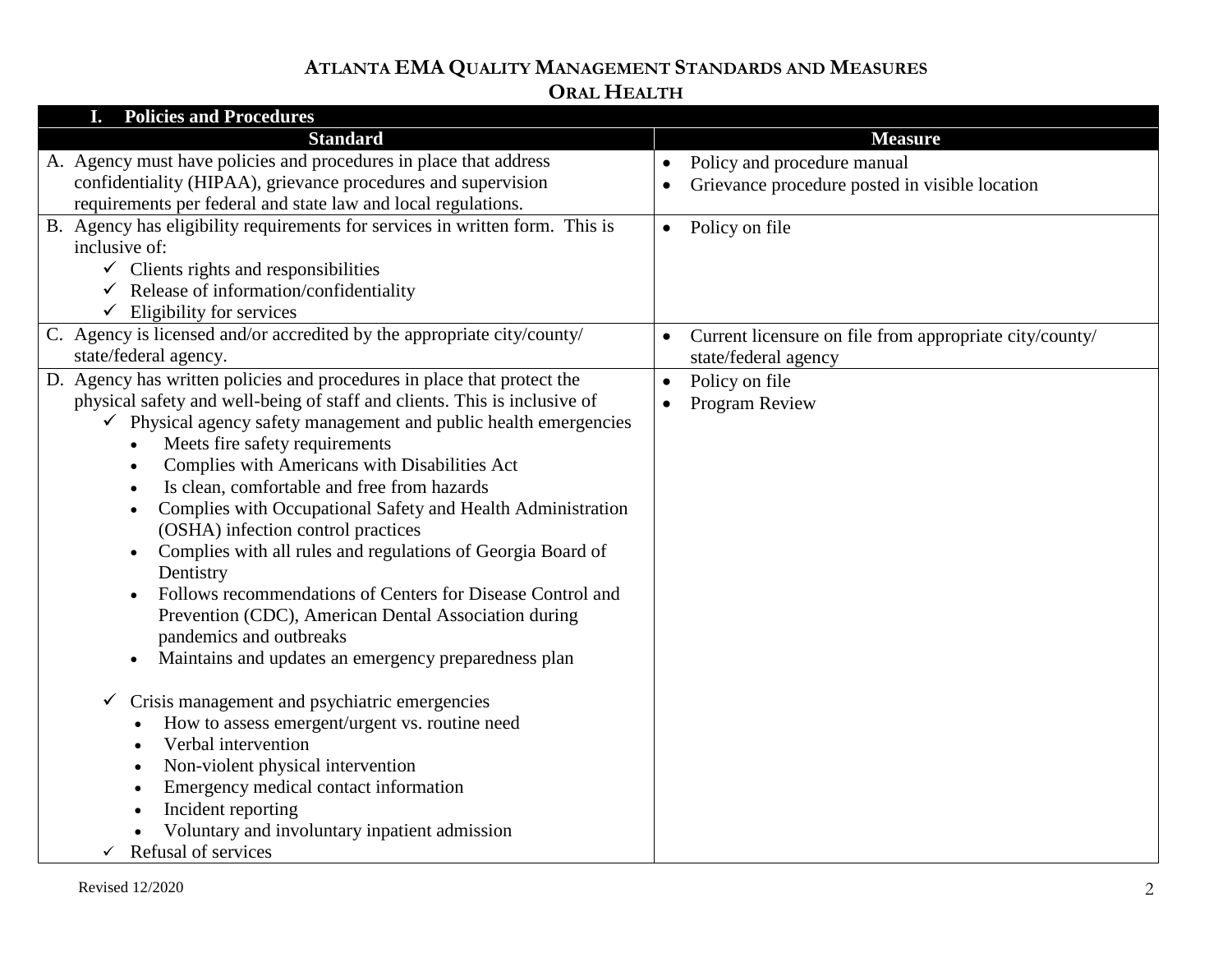# **ATLANTA EMA QUALITY MANAGEMENT STANDARDS AND MEASURES**

## **ORAL HEALTH**

| Personnel                                                                                           |                                            |
|-----------------------------------------------------------------------------------------------------|--------------------------------------------|
| Roles and responsibilities of staff, including supervision                                          |                                            |
| responsibilities and caseload or staff/client ratio                                                 |                                            |
| Client/Parent/Guardian Rights and Responsibilities                                                  |                                            |
| Health Record Storage and Maintenance                                                               |                                            |
| Complies with DHHS, Office of Civil Rights HIPAA                                                    |                                            |
| requirements                                                                                        |                                            |
| Business Association Agreements on file                                                             |                                            |
| E. Agency has a written policy in place on how to deal with clients who miss<br>their appointments. | Policy on file<br>$\bullet$                |
| F. Agency will have all inactivated client records in a confidential locked                         | Site Visit/Program Monitoring<br>$\bullet$ |
| location for a period as stipulated by law.                                                         |                                            |
| G. Agency is required to assure and maintain documentation of the following                         | Personnel files<br>$\bullet$               |
| which shall be made available to the Recipient and HRSA upon request and                            | Client records<br>$\bullet$                |
| during Ryan White Part A site visits:                                                               | Site Visit/Program Monitoring<br>$\bullet$ |
| $\checkmark$ Documentation that services are provided by general dental                             | Agency policy/procedure manual             |
| practitioners, dental specialists, dental hygienists, dental                                        |                                            |
| residents and auxiliaries and meet current dental care guidelines                                   |                                            |
| • Clinical decisions supported by the American Dental                                               |                                            |
| Association Practice Parameters and Georgia Board of                                                |                                            |
| Dentistry                                                                                           |                                            |
| Documentation of appropriate and valid licensure and<br>✓                                           |                                            |
| certification as required by the State and local laws                                               |                                            |
| $\checkmark$ Documentation through program files and client records that:                           |                                            |
| • Each eligible client has an oral health treatment plan that                                       |                                            |
| is signed off by the oral health professional rendering the                                         |                                            |
| services.                                                                                           |                                            |
| • An oral health treatment plan is developed for each                                               |                                            |
| eligible client and signed by the oral health professional                                          |                                            |
| rendering the services                                                                              |                                            |
| <b>Program Staff</b><br>П.                                                                          |                                            |
| <b>Standard</b>                                                                                     | <b>Measure</b>                             |
| A. Staff are trained and knowledgeable about HIV/AIDS issues, the delivery of                       | Personnel records<br>$\bullet$             |
| oral health care and available resources.                                                           |                                            |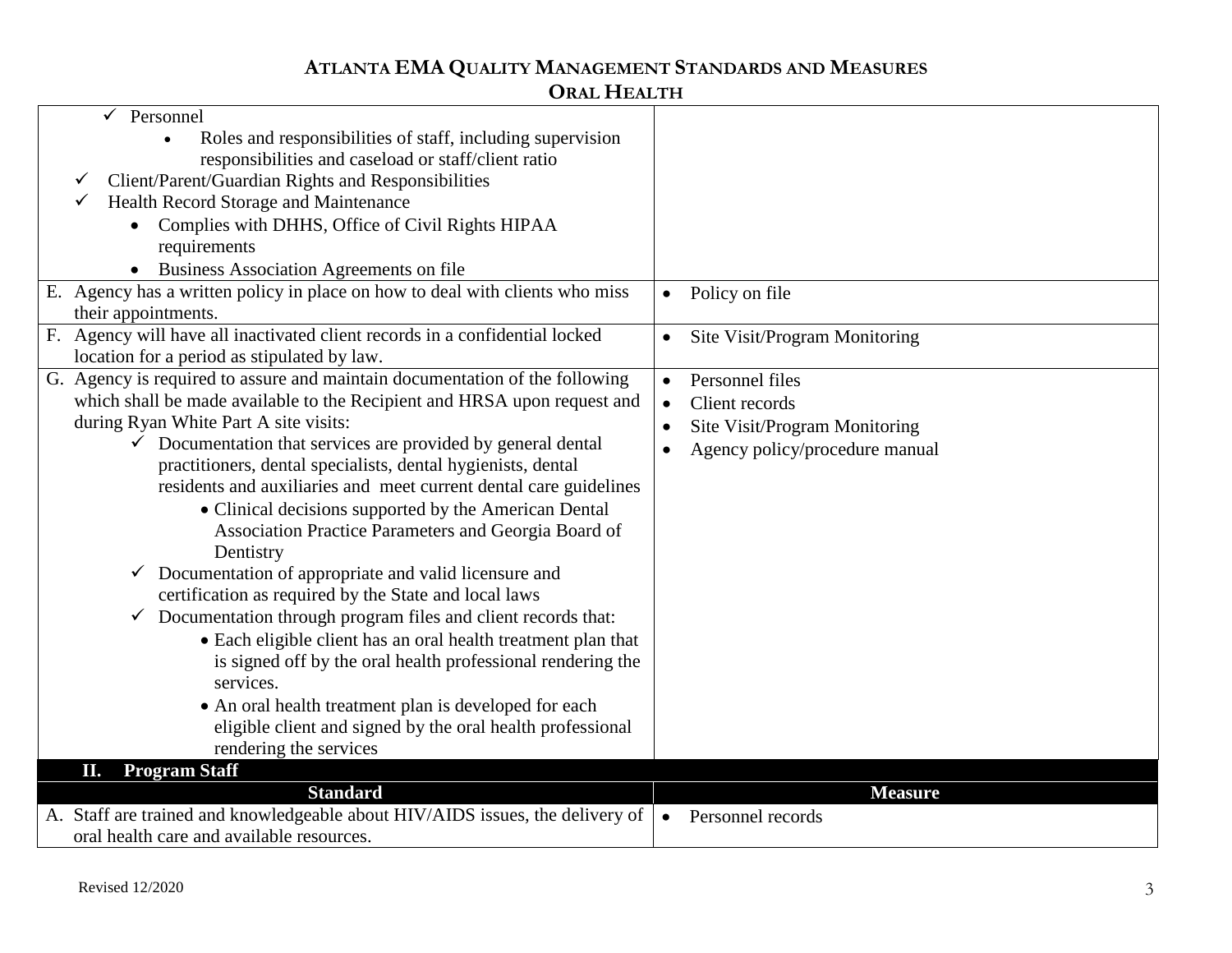## **ATLANTA EMA QUALITY MANAGEMENT STANDARDS AND MEASURES ORAL HEALTH**

|    | B. Staff have appropriate skills, relevant experience and licensure to provide     | Certifications/licensures on file<br>$\bullet$                   |
|----|------------------------------------------------------------------------------------|------------------------------------------------------------------|
|    | oral health care to HIV infected clients.                                          | Resumes on file<br>$\bullet$                                     |
|    | C. Dentists and dental residents will have proof of malpractice coverage.          | Copy of current malpractice coverage on file<br>$\bullet$        |
|    | D. Staff receive supervision as required by licensure/certification. Dental        | Personnel records<br>$\bullet$                                   |
|    | students, residents, and hygienists will be supervised by licensed dentists.       |                                                                  |
|    | E. Staff have a clear understanding of their job description and responsibilities  | Written job description that includes roles and<br>$\bullet$     |
|    | as well as agency policies and procedures.                                         | responsibilities and a statement of having been informed of      |
|    |                                                                                    | agency policies and procedures on file signed by staff & staff   |
|    |                                                                                    | supervisor/human resources manager                               |
| F. | Dental healthcare workers participate in at least six hours of                     | Training/education documentation in personnel files<br>$\bullet$ |
|    | education/training every two years on HIV related oral healthcare issues           |                                                                  |
|    | including oral manifestations, dental treatment considerations for PLWH            |                                                                  |
|    | and other co-morbidities, infection control and post exposure prophylaxis.         |                                                                  |
|    | <b>Access to Services</b><br>Ш.                                                    |                                                                  |
|    | A. Agency is accessible to desired target populations. Accessibility includes:     | Program Review                                                   |
|    | $\checkmark$ Proximity to community impacted by HIV                                |                                                                  |
|    | $\checkmark$ Proximity to mass transit                                             |                                                                  |
|    | $\checkmark$ Proximity to low-income individuals                                   |                                                                  |
|    | $\checkmark$ Proximity to underinsured/uninsured individuals                       |                                                                  |
|    | B. Agency is compliant with Americans with Disabilities Act requirements for       | Policy on file<br>$\bullet$                                      |
|    | non-discriminatory policies and practices and for the provision of                 |                                                                  |
|    | reasonable accommodations to address communication (e.g. sign language             |                                                                  |
|    | interpreter).                                                                      |                                                                  |
|    | C. Agency demonstrates the ability to provide culturally and linguistically        | Personnel and training records<br>$\bullet$                      |
|    | appropriate oral health care according to the Atlanta EMA standards for            | Program Review<br>$\bullet$                                      |
|    | desired target population.                                                         | Client satisfaction survey<br>$\bullet$                          |
|    | Agency demonstrates input from clients in service design and delivery.             | Client satisfaction survey/Consumer Advisory Board<br>$\bullet$  |
|    | E. Agency is accessible using HIPAA-compliant applications to provide tele         | Policy on file<br>$\bullet$                                      |
|    | dentistry services with healthcare-specific features and security.                 | Personnel and training records                                   |
|    |                                                                                    | Program Review                                                   |
|    | <b>IV.</b> Service Eligibility Screening                                           |                                                                  |
|    | <b>Standard</b>                                                                    | <b>Measure</b>                                                   |
|    | A. Provider determines client eligibility for services. Client eligibility will be | Client record                                                    |
|    | reassessed every 6 months. The process to determine client eligibility must        | Agency client data report consistent with funding<br>$\bullet$   |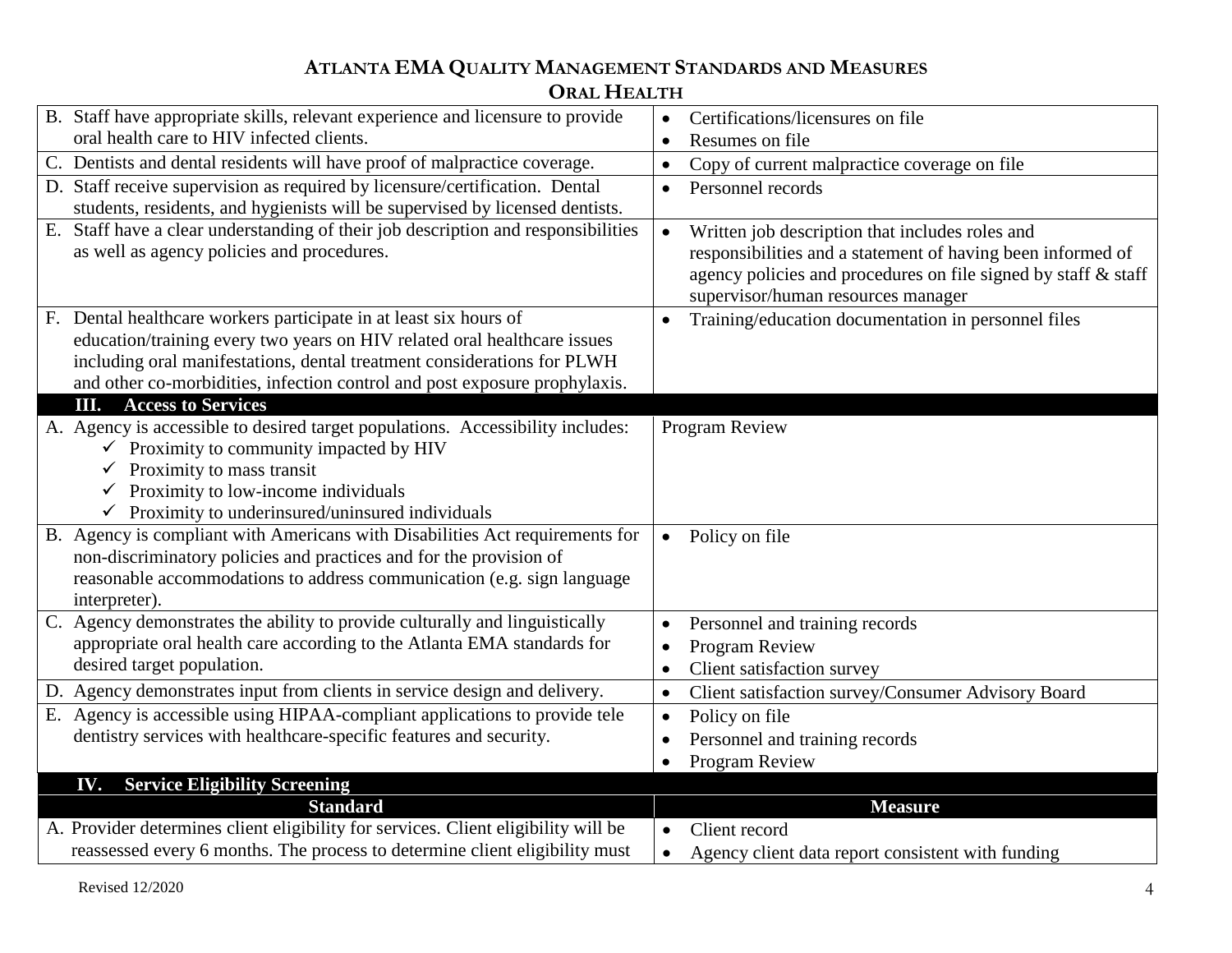## **ATLANTA EMA QUALITY MANAGEMENT STANDARDS AND MEASURES**

### **ORAL HEALTH**

| be completed in a time frame so that oral health services are not delayed.      |           | requirements                                      |
|---------------------------------------------------------------------------------|-----------|---------------------------------------------------|
| Eligibility assessment must include at a minimum:                               |           |                                                   |
| $\checkmark$ Proof of HIV status                                                |           |                                                   |
| $\checkmark$ Proof of income                                                    |           |                                                   |
| Proof of residency                                                              |           |                                                   |
| Proof of active participation in primary care or documentation of the           |           |                                                   |
| client's plan to access primary care                                            |           |                                                   |
| • At least 1 visit with a primary care provider every 6 months                  |           |                                                   |
| • For affected children $<$ 4, at least 1 primary care visit within 12          |           |                                                   |
| months                                                                          |           |                                                   |
| B. Client is informed of the client confidentiality policy and grievance policy | $\bullet$ | Client record                                     |
| at first face to face contact.                                                  | $\bullet$ | Client satisfaction survey                        |
| C. Client is informed of services available and what client can expect if s/he  | $\bullet$ | Client record                                     |
| enrolls in services, including methods and scope of service delivery.           | $\bullet$ | Client satisfaction survey                        |
| Clients will also be informed of the documentation requirements for             |           |                                                   |
| treatment.                                                                      |           |                                                   |
| D. Staff will provide client with referral information to other services, as    |           | Policy on file                                    |
| appropriate.                                                                    |           |                                                   |
| V. Assessment/Treatment                                                         |           |                                                   |
| A. Agency/subcontractor must maintain a dental record for each client that is   |           | Client record                                     |
| signed by the licensed provider. A dental record must include at a minimum      |           |                                                   |
| a treatment plan, services provided, and any referrals made.                    |           |                                                   |
| B. Clients who are eligible for services and have provided the required         | $\bullet$ | Client record                                     |
| documentation shall receive a referral for assessment. Assessment includes      | $\bullet$ | Agency client data report consistent with funding |
| at a minimum:                                                                   |           | requirements                                      |
| $\checkmark$ Determination of care need (emergency, non-emergency or triage)    |           |                                                   |
| $\checkmark$ Complete health history                                            |           |                                                   |
| $\checkmark$ Current medications                                                |           |                                                   |
| Relevant laboratory testing every 6 months<br>✓                                 |           |                                                   |
| Hard and soft tissue examination                                                |           |                                                   |
| X-rays of teeth                                                                 |           |                                                   |
| Referrals                                                                       |           |                                                   |
| Primary care provider contact number                                            |           |                                                   |
| B. Clients who receive a clinical oral evaluation should have a dental and      | $\bullet$ | Client record                                     |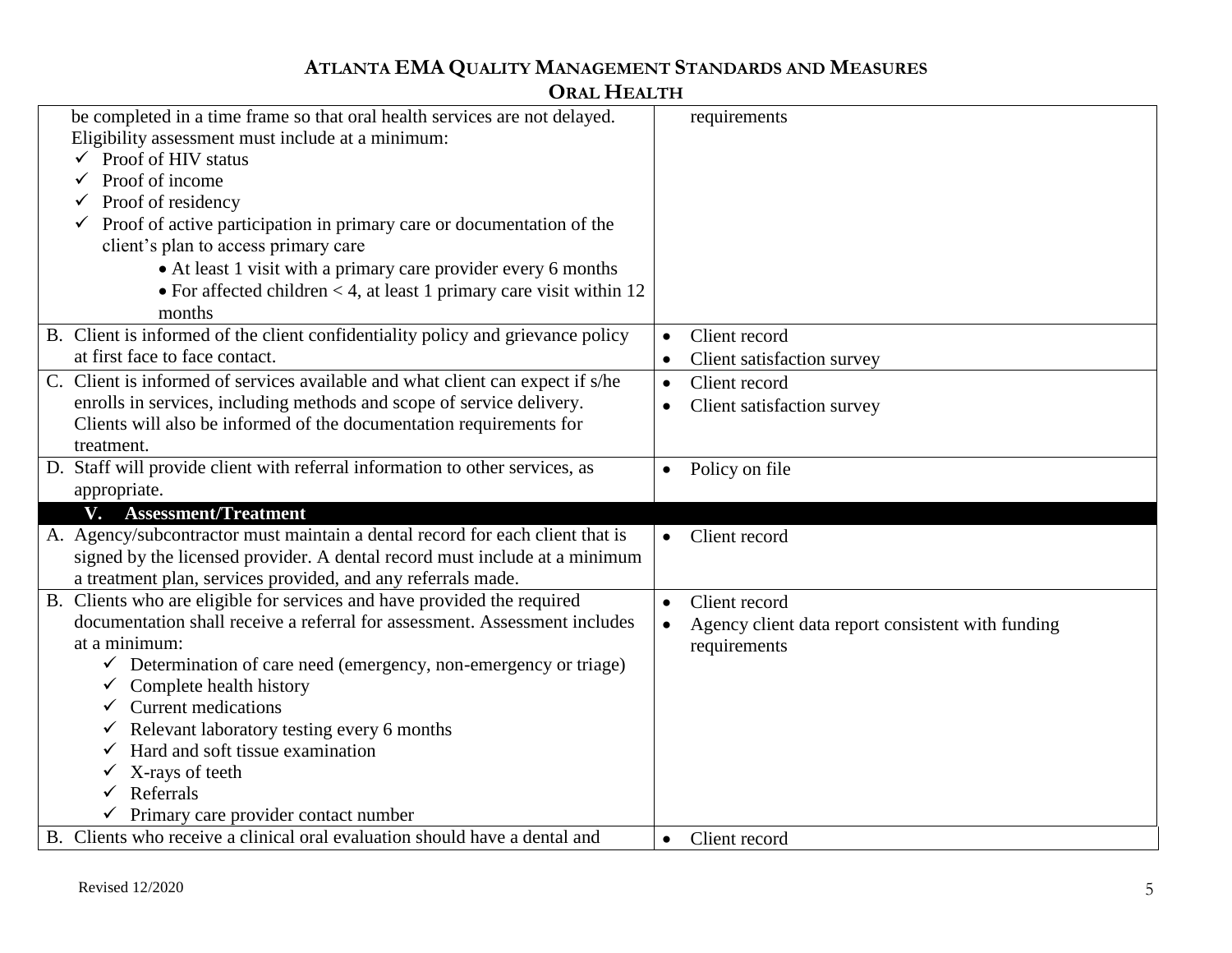## **ATLANTA EMA QUALITY MANAGEMENT STANDARDS AND MEASURES ORAL HEALTH**

| medical history at least once a year. Referring agency should provide dental<br>and medical history of client to oral health provider. |           |                                                             |
|----------------------------------------------------------------------------------------------------------------------------------------|-----------|-------------------------------------------------------------|
| C. Treatment plan is developed with client within 1 business day of                                                                    |           | Client record including completed treatment plan signed by  |
| assessment.                                                                                                                            |           | client and provider                                         |
|                                                                                                                                        |           |                                                             |
| D. Client's needs and treatment plan are reviewed and revised a minimum of                                                             | $\bullet$ | Client record                                               |
| every 12 months.                                                                                                                       |           |                                                             |
| E. Dental Healthcare Professionals (DHCP) Providers will educate clients on                                                            | $\bullet$ | Client record                                               |
| oral disease prevention at each oral health visit.                                                                                     |           |                                                             |
| F. Clients who had a clinical oral evaluation should receive a periodontal                                                             | $\bullet$ | Client record                                               |
| screen or exam at least once during the treatment year.                                                                                |           |                                                             |
| VI. Service Coordination/Referral                                                                                                      |           |                                                             |
| <b>Standard</b>                                                                                                                        |           | <b>Measure</b>                                              |
| A. Agency staff act as a liaison between the client and other service providers                                                        | $\bullet$ | Client record – documentation of enrollment in primary      |
| to support coordination and delivery of high quality care. Clients must be                                                             |           | medical care                                                |
| enrolled in primary medical care and have been seen by a primary care                                                                  |           |                                                             |
| provider within the past 6 months.                                                                                                     |           |                                                             |
| B. Referral sources should be provided with a minimum of the following:                                                                | $\bullet$ | Client record                                               |
| $\checkmark$ Authorization form from client to provide records to referral source                                                      |           |                                                             |
| Concise problem statement (documenting necessity of specialty<br>$\checkmark$                                                          |           |                                                             |
| referral)                                                                                                                              |           |                                                             |
| $\checkmark$ Relevant lab tests and pharmacy data available at time of                                                                 |           |                                                             |
| appointment                                                                                                                            |           |                                                             |
| C. Documentation of oral health services is included in the client's chart.                                                            | $\bullet$ | Client record                                               |
| VII. Clients' Rights and Responsibilities                                                                                              |           |                                                             |
| A. Client confidentiality policy exists for all service settings.                                                                      | $\bullet$ | Policy on file                                              |
| B. Agency grievance policy exists.                                                                                                     | $\bullet$ | Policy on file                                              |
| C. A current (in the last year) release of information form exists for each                                                            | $\bullet$ | Client record                                               |
| specific request for information and each request is signed by the client.                                                             |           |                                                             |
| D. The agency has a formal policy as governed by Georgia law for clients who                                                           | $\bullet$ | Policy on file                                              |
| may be incapable of making their own treatment or care decisions.                                                                      | $\bullet$ | Legal/medical consultation policy                           |
| E. Clients will be informed of the client confidentiality policy, grievance                                                            | $\bullet$ | Client medical record                                       |
| policy, their rights and responsibilities and their eligibility for services                                                           | $\bullet$ | Documentation in client chart initialed or signed by client |
| annually.                                                                                                                              |           | (may include electronic signature)                          |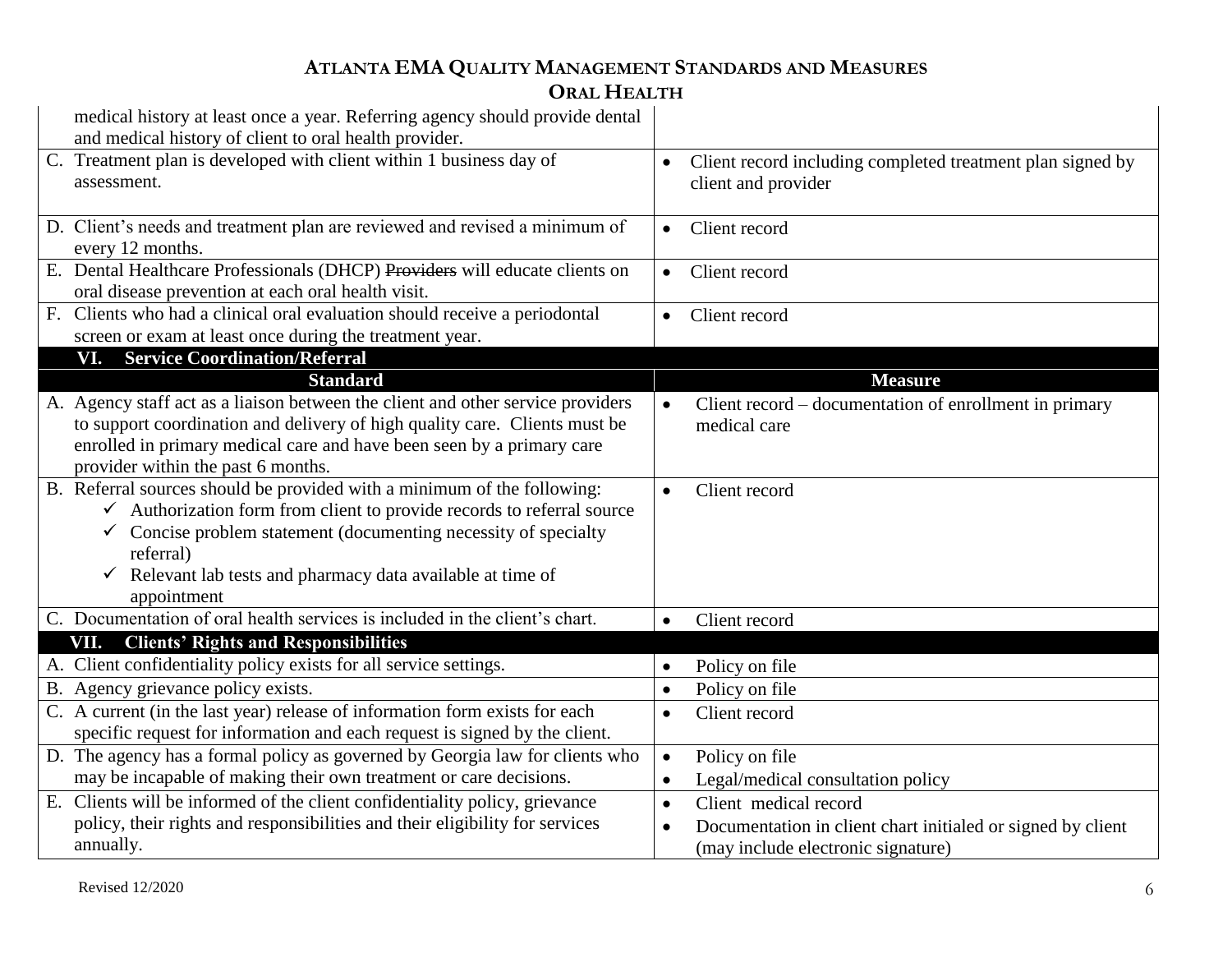#### **ATLANTA EMA QUALITY MANAGEMENT STANDARDS AND MEASURES ORAL HEALTH Clinical Guidelines for Dental Procedures\***

| Care related to the treatment of pain or infection, including, but not limited to: emergency                         |  |  |  |
|----------------------------------------------------------------------------------------------------------------------|--|--|--|
| examinations, diagnostic dental radiographs, caries control, endodontic access, extractions and                      |  |  |  |
| subgingival curettage and trauma.                                                                                    |  |  |  |
| For severely decayed or abscessed teeth that can be maintained if the patient so chooses. When                       |  |  |  |
| the decay process has proceeded to the vital portions of the tooth (pulp), fillings alone are no                     |  |  |  |
| longer possible; root canals are a means by which our patients can save severely decayed or                          |  |  |  |
| necrotic (abscessed) teeth.                                                                                          |  |  |  |
| Management of oral pathology including biopsy associated with HIV disease such as                                    |  |  |  |
| oropharyngeal candidiasis (thrush), ulcerations, Kaposi's sarcoma, and oral warts due to human                       |  |  |  |
| papillomavirus (HPV), which, if left untreated, would increase morbidity and negatively impact                       |  |  |  |
| quality of life.                                                                                                     |  |  |  |
| Periodontal (gum care)<br>Recommended for clients with heavy calculus (tartar) buildup above and below the gum line, |  |  |  |
| patients with infected or inflamed gingival gums) or periodontal disease. Maintenance therapy                        |  |  |  |
| for clients who have previously undergone periodontal therapy is also included in this category.                     |  |  |  |
| Care that includes but is not limited to dental exams, diagnostic dental x-rays, dental cleanings,                   |  |  |  |
| office fluoride therapies, and sealants.                                                                             |  |  |  |
| Replaces multiple missing teeth and enable clients to maintain proper nutrition, function, speech,                   |  |  |  |
| and esthetics. Also covered in this category are single unit crowns, crown build-ups and single                      |  |  |  |
| unit fixed anterior bridges.                                                                                         |  |  |  |
| Includes amalgam (silver) fillings for posterior teeth and tooth colored fillings for anterior teeth.                |  |  |  |
| Includes extraction of severely decayed teeth or periodontally involved teeth and biopsies of                        |  |  |  |
| suspect lesions.                                                                                                     |  |  |  |
|                                                                                                                      |  |  |  |

\* Please note that these guidelines are meant to be general and allow the dental healthcare worker the flexibility to offer the best care available for Ryan White CARE Act eligible consumers.